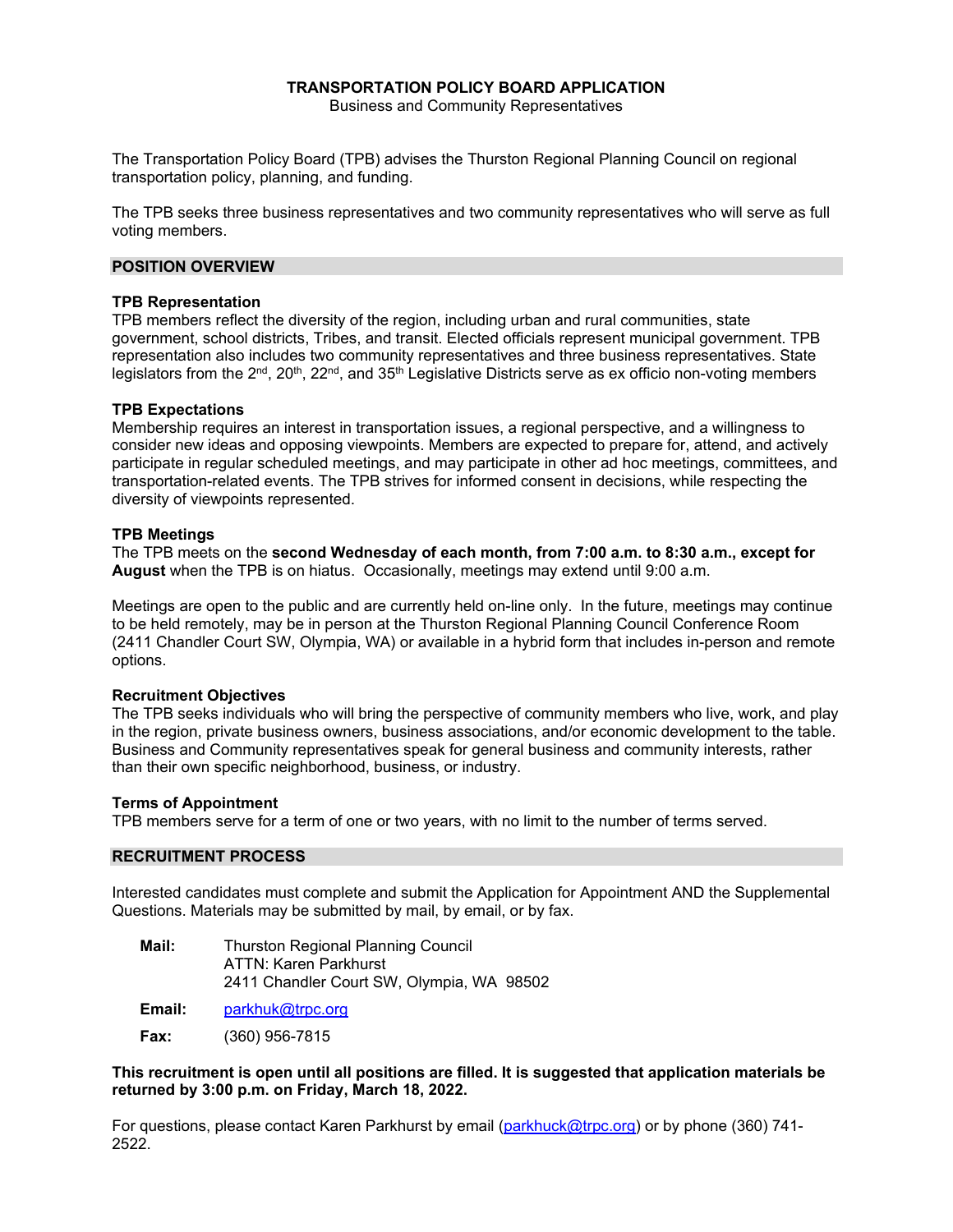Please indicate which position you are applying for:

□ Business Representative Community Representative

| <b>APPLICANT INFORMATION</b>                                                                                                          |                                                                                                      |                  |              |              |  |  |
|---------------------------------------------------------------------------------------------------------------------------------------|------------------------------------------------------------------------------------------------------|------------------|--------------|--------------|--|--|
| Full Name:                                                                                                                            |                                                                                                      |                  |              |              |  |  |
|                                                                                                                                       | First                                                                                                | Last             |              |              |  |  |
| Phone:                                                                                                                                |                                                                                                      |                  |              |              |  |  |
|                                                                                                                                       | Home                                                                                                 | Mobile           |              | Work         |  |  |
| Email:                                                                                                                                |                                                                                                      |                  |              |              |  |  |
|                                                                                                                                       | Personal                                                                                             |                  | Work         |              |  |  |
|                                                                                                                                       |                                                                                                      |                  |              |              |  |  |
| Home Address:                                                                                                                         |                                                                                                      |                  |              |              |  |  |
|                                                                                                                                       | <b>Street Address</b>                                                                                |                  |              | Apt. / Suite |  |  |
|                                                                                                                                       |                                                                                                      |                  |              |              |  |  |
|                                                                                                                                       | City                                                                                                 |                  | State        | Zip Code     |  |  |
|                                                                                                                                       |                                                                                                      |                  |              |              |  |  |
|                                                                                                                                       | <b>BUSINESS INFORMATION</b> (complete this section if applying for Business Representative position) |                  |              |              |  |  |
| <b>Business / Organization Name:</b>                                                                                                  |                                                                                                      |                  |              |              |  |  |
|                                                                                                                                       |                                                                                                      |                  |              |              |  |  |
| Address:                                                                                                                              |                                                                                                      |                  |              |              |  |  |
|                                                                                                                                       | <b>Street Address</b>                                                                                |                  |              | Suite        |  |  |
|                                                                                                                                       |                                                                                                      |                  |              |              |  |  |
|                                                                                                                                       | City                                                                                                 |                  | <b>State</b> | Zip Code     |  |  |
| <b>CONTACT PREFERENCE</b>                                                                                                             |                                                                                                      |                  |              |              |  |  |
|                                                                                                                                       |                                                                                                      |                  |              |              |  |  |
|                                                                                                                                       | I prefer to be contacted and receive information at:                                                 |                  |              |              |  |  |
| $\square$ Home                                                                                                                        | □ Work                                                                                               | <b>Both</b><br>□ |              |              |  |  |
|                                                                                                                                       |                                                                                                      |                  |              |              |  |  |
| <b>DECLARATION OF INTEREST</b>                                                                                                        |                                                                                                      |                  |              |              |  |  |
| I have read and understand the TPB "Position Overview" and look forward to being an active<br>participant if appointed to this board. |                                                                                                      |                  |              |              |  |  |

*Signature Date*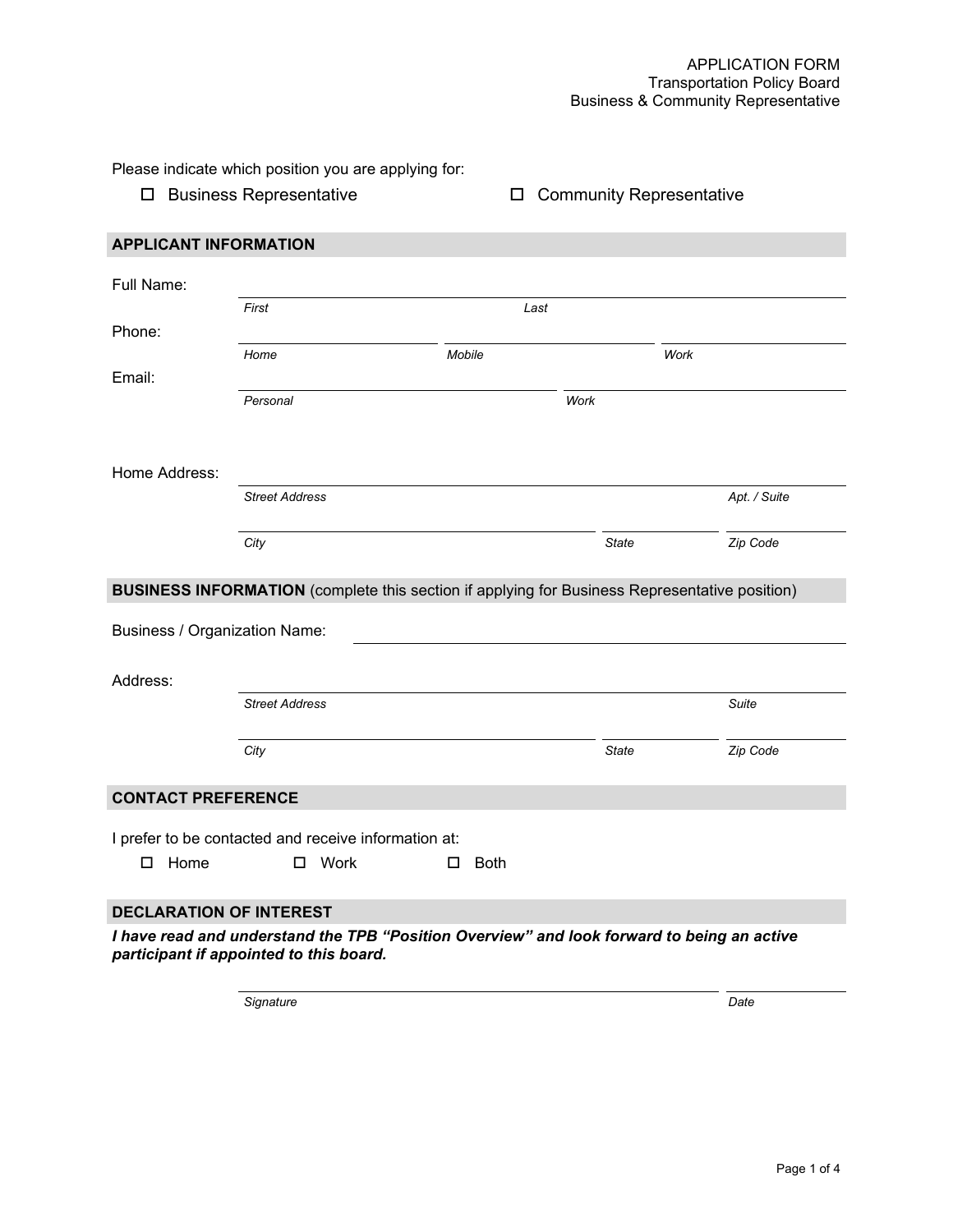Briefly explain why you would like to serve on the Transportation Policy Board.

How will the Transportation Policy Board benefit from your participation?

How might you benefit from serving on the Transportation Policy Board?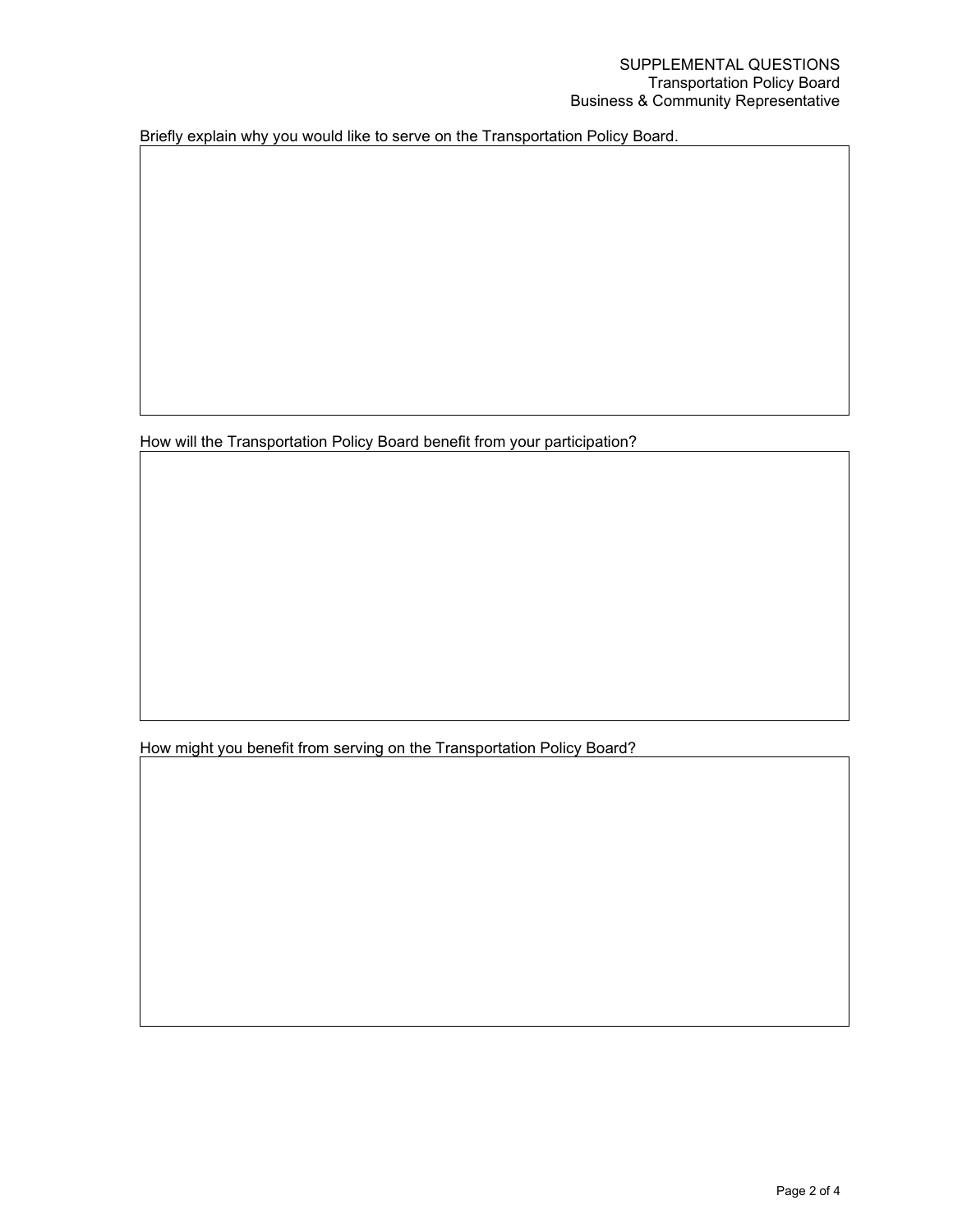Discuss any interest in specific types of transportation issues, such as public transit (bus, rail), walking, bicycling, telework, vanpools, autonomous vehicles, or technology.

Discuss any specific concerns you may have about how the transportation system operates in the Thurston region. This may include but is not limited to: pavement or bridge conditions; safety around schools; transportation options for people who because of age, income, or ability may face greater challenges; specific issues in the rural or urban community; or how to find out about your transportation options.

Describe relevant previous committee work – Highlight any transportation-related committee work, or any committees/boards that had a regional perspective. This is not a requirement.